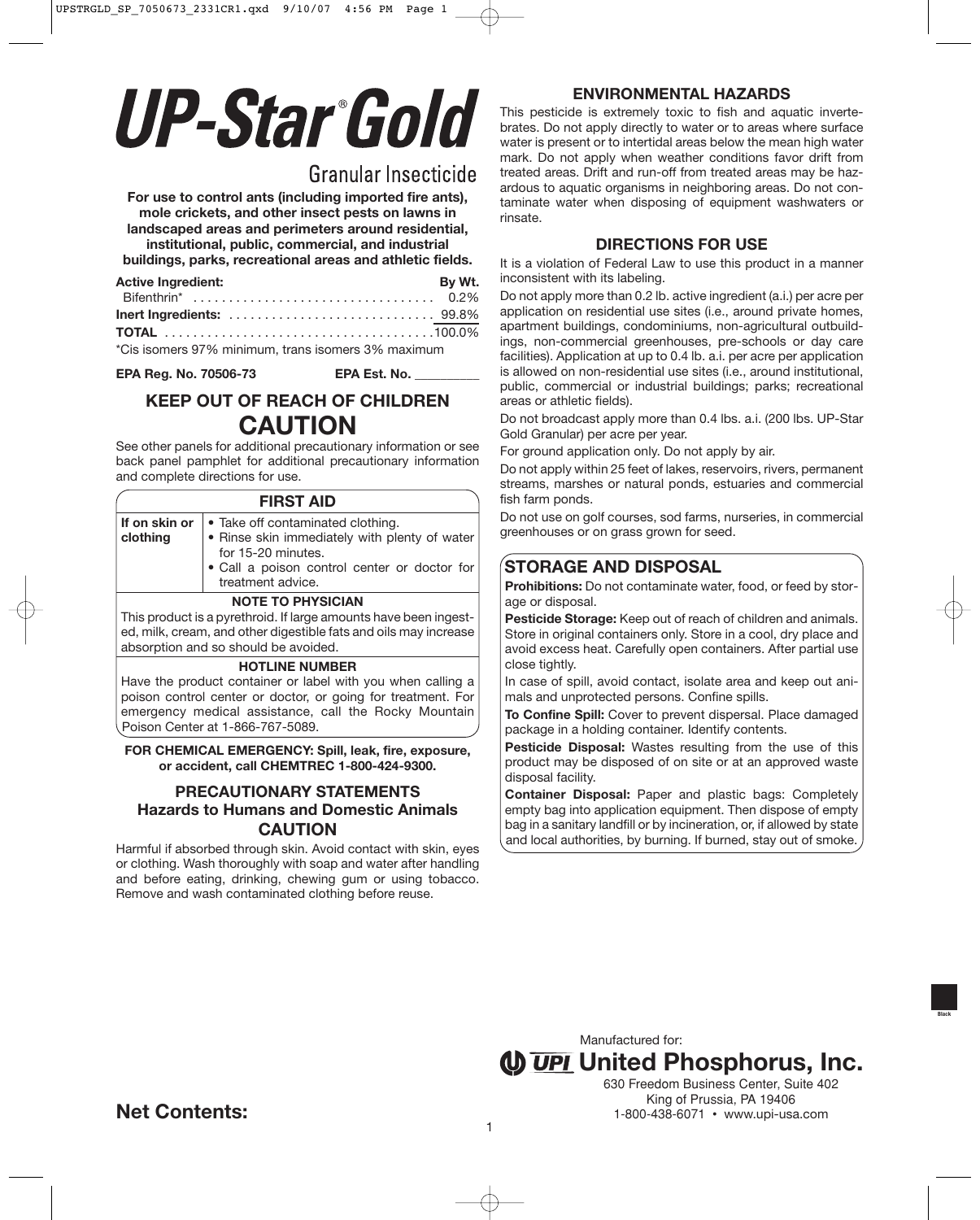#### **LAWN AND PERIMETER APPLICATIONS**

Lawn Application: Broadcast UP-Star Gold Granular Insecticide with appropriate application equipment which ensures uniform coverage.

## **APPLICATION RATES**

The application rates listed in the following table are recommended for control of the listed pests under typical conditions. At the discretion of the applicator, UP-Star Gold Granular may be applied at up to 0.4 lb a.i./A to control the pests listed in this Table. However, for residential lawn use, do not apply more than 0.2 lbs. a.i./A per application.

| Pest                                                                                                                                                                                                                  | <b>Active</b><br>Ingredient<br>Ibs. per acre | Rate<br><b>UP-Star Gold</b><br>Granular                      | <b>Instructions</b>                                                                                                                                                                                                                                                                                                                                                                                                                                                                                                                                                                                                                                                                                                                                                                                                                                                                                                                                                                                                                                                                                                                                                                                                                                                                                                                                                                                                                                                                                                                                                                                                                                                                                                                                                                                                                                                                             |
|-----------------------------------------------------------------------------------------------------------------------------------------------------------------------------------------------------------------------|----------------------------------------------|--------------------------------------------------------------|-------------------------------------------------------------------------------------------------------------------------------------------------------------------------------------------------------------------------------------------------------------------------------------------------------------------------------------------------------------------------------------------------------------------------------------------------------------------------------------------------------------------------------------------------------------------------------------------------------------------------------------------------------------------------------------------------------------------------------------------------------------------------------------------------------------------------------------------------------------------------------------------------------------------------------------------------------------------------------------------------------------------------------------------------------------------------------------------------------------------------------------------------------------------------------------------------------------------------------------------------------------------------------------------------------------------------------------------------------------------------------------------------------------------------------------------------------------------------------------------------------------------------------------------------------------------------------------------------------------------------------------------------------------------------------------------------------------------------------------------------------------------------------------------------------------------------------------------------------------------------------------------------|
| Armyworms<br>Cutworms<br>Sod Webworm                                                                                                                                                                                  | 0.1                                          | 50 lbs./A<br><b>Or</b><br>1.15 lbs./<br>1000 sq. ft.         | For best control, irrigate the treated area with as much as 0.1 inch-<br>es of water immediately after application to activate the insecticide.                                                                                                                                                                                                                                                                                                                                                                                                                                                                                                                                                                                                                                                                                                                                                                                                                                                                                                                                                                                                                                                                                                                                                                                                                                                                                                                                                                                                                                                                                                                                                                                                                                                                                                                                                 |
| <b>Annual Bluegrass</b><br>Weevil (Hyperodes)<br>(Adult)<br>Billbugs (Adult)<br><b>Black Turfgrass</b><br>Ataenius (Adult)<br>Leafhoppers<br>Mealybugs                                                                | $0.1 - 0.2$                                  | 50-100 lbs./A<br><b>Or</b><br>1.15-2.3 lbs./<br>1000 sq. ft. | Annual Bluegrass Weevil (Hyperodes) Adults: Time application<br>to control adult weevils as they leave their over-wintering sites and<br>move into grass areas. This movement usually starts when<br>Forsythia is in full bloom and finishes when flowering dogwood is<br>in full bloom. Consult your State Cooperative Extension Service for<br>more specific information regarding application timing.<br>Billbug Adults: Make first application when adult billbugs are first<br>seen during April and May. In temperate regions, spring applica-<br>tions for billbug adults will also control over-wintered chinch bugs.<br><b>Black Turfgrass Ataenius Adults:</b> Apply in May and July to control<br>the first and second generation of black turfgrass ataenius adults,<br>respectively. Time the May application to coincide with the full<br>bloom stage of Vanhoutte spiraea (Spiraea vanhouttei) and horse<br>chestnut (Aesulus hippocastanum). Time the July application to<br>match the blooming of Rose of Sharon (Hibiscus syriacus).                                                                                                                                                                                                                                                                                                                                                                                                                                                                                                                                                                                                                                                                                                                                                                                                                                          |
| Ants<br>Centipedes<br>Chinch Bugs<br>Fleas (Larvae)<br>Fleas (Adult)<br>Imported Fire Ants<br>(Adult)<br>Imported Fire Ants<br>(Mounds)<br>Millipedes<br>Mole Cricket (Adult)<br>Mole Cricket (Nymph)<br><b>Ticks</b> | $0.2 - 0.4$                                  | 100-200/A<br>Or<br>2.3-4.6 lbs./<br>1000 sq. ft.             | Chinch Bugs: Chinch bugs infest the base and thatch layers of<br>grass. Irrigate the treated area with as much as 0.25 inches of water<br>immediately after application to activate the insecticide. Chinch<br>bugs are difficult to control in grasses; higher application rates may<br>be necessary to control populations that contain both nymphs and<br>adults during the summer.<br>Flea Larvae: Flea larvae develop in the soil of shady areas that are<br>available to pets or other animals. Irrigate the treated area with as<br>much 0.5 inches of water immediately following application to acti-<br>vate the insecticide.<br>Imported Fire Ants: For best control, combine broadcast applica-<br>tions with mound treatments. This technique will control both forag-<br>ing workers and newly mated fly-in queens. Apply to moist soil,<br>irrigating before application if necessary. For broadcast treatments,<br>apply up to 0.4 a.i./A. For mounds, apply 1/2 cup of UP-Star Gold<br>Granular per mound and then drench the mound with 1 to 2 gallons<br>of water. Treat mounds to break their apex and allow the insecticide<br>solution to flow into the ant tunnels. Also treat a four foot diameter<br>circle around the mound. Best results will be obtained if spraying is<br>done in cool weather (65-80° F) or in early morning or late evening<br>hours. This treatment will kill the queen within 24 hours. Note: a<br>spray rig that is calibrated to apply 0.1 lb. a.i./A (20 ounces) of<br>BIFENTHRIN Flowable in 2.5 gallons per 1,000 sq. ft. contains the<br>approximate dilution (1 teaspoon per gallon) that is required for fire<br>ant mound drenches in the spray tank. Application of 0.25 lb./acre<br>of UP-Star Gold Granular will give six months residual activity for<br>control of foraging imported Fire Ants and newly mated fly-in<br>queens. |

*(continued)*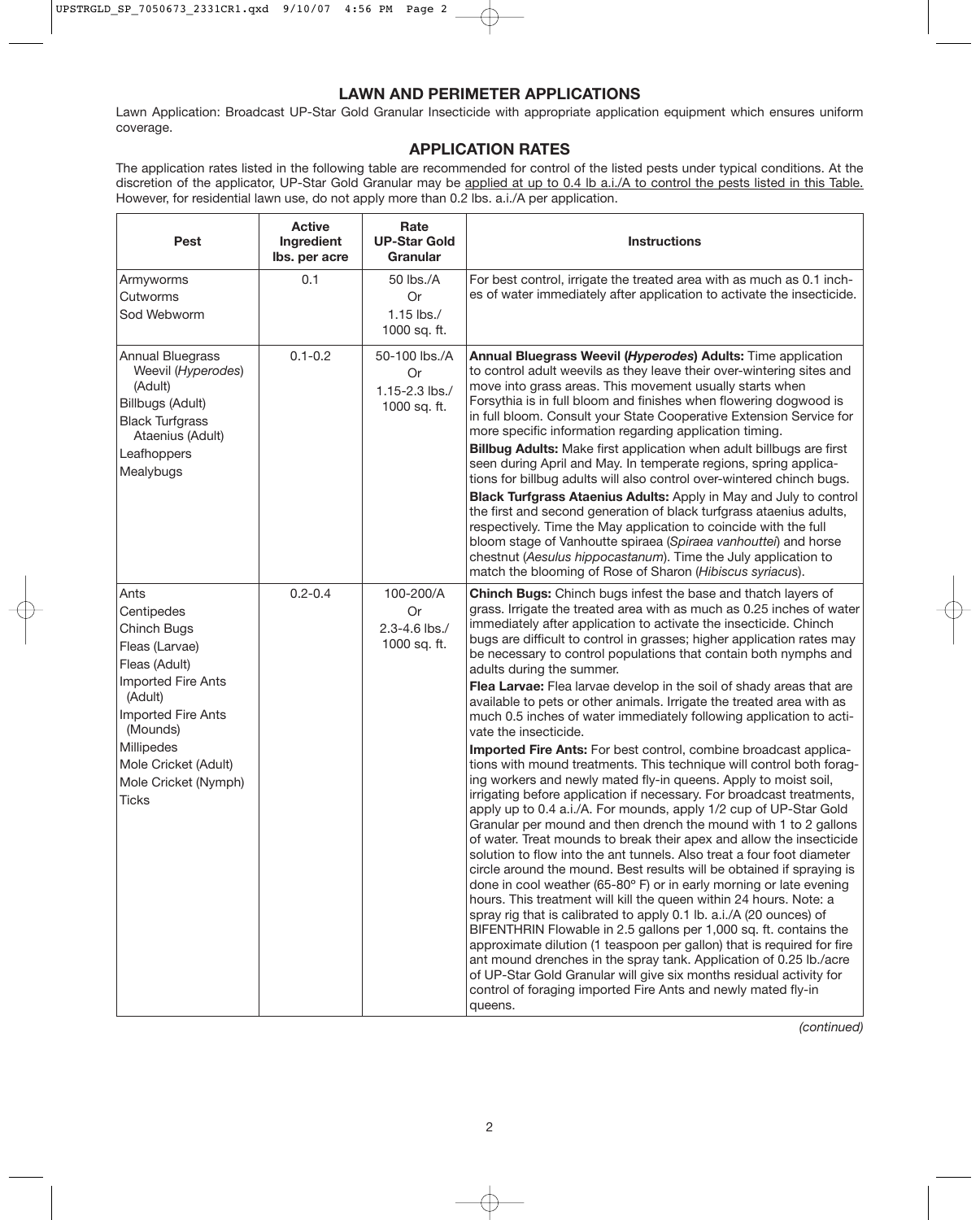| Pest                                                                                                                                                                                                                  | <b>Active</b><br>Ingredient<br>lbs. per acre | Rate<br><b>UP-Star Gold</b><br><b>Granular</b>          | <b>Instructions</b>                                                                                                                                                                                                                                                                                                                                                                                                                                                                                                                                                                                                                                                                                                                                                                                                                                                                                                                                                                                                                                                                                                                                                                                                                                                                                                                                                                                                                                                                                                                                                                                                                                                                                                                                                                                                                                                                                                                                                                                                                                                                                                                                                                                                                                                                   |
|-----------------------------------------------------------------------------------------------------------------------------------------------------------------------------------------------------------------------|----------------------------------------------|---------------------------------------------------------|---------------------------------------------------------------------------------------------------------------------------------------------------------------------------------------------------------------------------------------------------------------------------------------------------------------------------------------------------------------------------------------------------------------------------------------------------------------------------------------------------------------------------------------------------------------------------------------------------------------------------------------------------------------------------------------------------------------------------------------------------------------------------------------------------------------------------------------------------------------------------------------------------------------------------------------------------------------------------------------------------------------------------------------------------------------------------------------------------------------------------------------------------------------------------------------------------------------------------------------------------------------------------------------------------------------------------------------------------------------------------------------------------------------------------------------------------------------------------------------------------------------------------------------------------------------------------------------------------------------------------------------------------------------------------------------------------------------------------------------------------------------------------------------------------------------------------------------------------------------------------------------------------------------------------------------------------------------------------------------------------------------------------------------------------------------------------------------------------------------------------------------------------------------------------------------------------------------------------------------------------------------------------------------|
| Ants<br>Centipedes<br>Chinch Bugs<br>Fleas (Larvae)<br>Fleas (Adult)<br>Imported Fire Ants<br>(Adult)<br>Imported Fire Ants<br>(Mounds)<br>Millipedes<br>Mole Cricket (Adult)<br>Mole Cricket (Nymph)<br><b>Ticks</b> | $0.2 - 0.4$                                  | 100-200/A<br><b>Or</b><br>2.3-4.6 lbs./<br>1000 sq. ft. | <b>Mole Cricket Adults:</b> Control of adult mole crickets is difficult<br>because grass areas are subject to continuous invasion during the<br>early spring. Apply as late in the day as possible and water in with<br>as much as 0.5 inches of water immediately following treatment.<br>Apply to moist soil, irrigating before application if necessary to<br>bring the mole crickets closer to the soil surface where they will<br>come in contact with insecticide. Grass areas infested with adult<br>mole crickets should be treated at peak egg hatch for optimum<br>control of subsequent nymph populations (see below).<br>Mole Cricket Nymphs: Grass areas that were heavily infested in<br>the spring should be treated immediately prior to peak egg hatch,<br>because young nymphs are more susceptible to insecticides and<br>they are located near the soil surface where the insecticide is most<br>concentrated. Control of larger, more damaging, nymphs later in the<br>year may require both higher application rates and more frequent<br>applications. Applications should be made as late in the days as<br>possible and should be watered in with up to 0.5 inches of water<br>immediately after treatment. Apply to moist soil, irrigating before<br>application if necessary to bring the mole crickets closer to the soil<br>surface where they will come in contact with insecticide.<br>Ticks (including ticks that transmit Lyme Disease and Rocky<br>Mountain Spotted Fever): Do not make spot applications, but<br>treat the entire area where exposure to ticks may occur. Use higher<br>application rates when treating areas with dense ground cover or<br>heavy leaf litter. Ticks may be reintroduced from surrounding areas<br>on host animals. Do not allow public use of treated areas during<br>application.<br>Deer ticks (Ixodes sp.) have a complex life cycle that ranges over a<br>two year period and involves four life stages. Apply in mid to late<br>spring to control larvae and nymphs that live in the soil and leaf<br>litter.<br>American dog ticks are commonly found along paths or roadways<br>where humans are likely to pass. Apply as necessary from mid<br>spring to early fall to control larvae, nymphs and adults. |
| Pillbugs<br>Sowbugs<br><b>European Crane Flies</b>                                                                                                                                                                    | 0.4                                          | 200/A                                                   |                                                                                                                                                                                                                                                                                                                                                                                                                                                                                                                                                                                                                                                                                                                                                                                                                                                                                                                                                                                                                                                                                                                                                                                                                                                                                                                                                                                                                                                                                                                                                                                                                                                                                                                                                                                                                                                                                                                                                                                                                                                                                                                                                                                                                                                                                       |

**In New York State, this product may NOT be applied to any grass or turf area within 100 feet of a water body (lake, pond, river, stream, wetland, or drainage ditch).**

**In New York State, do make a single repeat application of UP-Star Gold Granular if there are signs of renewed insect activity, but not sooner than two weeks after the first application.**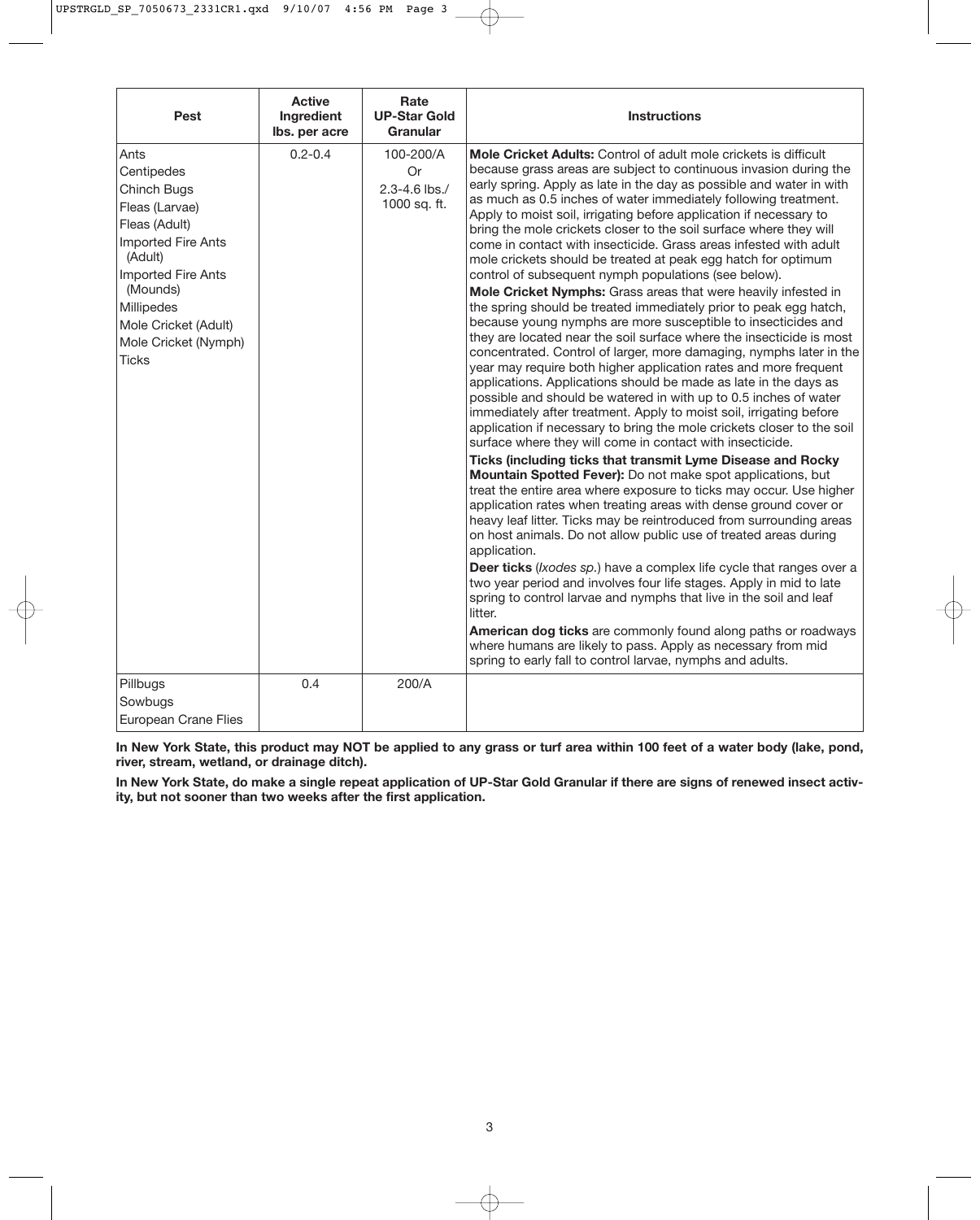#### **Perimeter Application**

Apply to ground area 5 to 10 feet wide around and adjacent to the structure.

**Boundary Applications:** Apply to soil areas, ornamental gardens, pavement crevices, fencelines, planter areas, vegetation areas and mulch areas.

The amounts in the table are based on the total area to be treated. To determine the area, follow this formula: linear distance x band width + area of a circle whose radius = the band width (this accounts for the areas treated at the four corners of a rectangular shape).

| <b>Application Rate:</b><br><b>Pounds Per</b> |                   | <b>Pounds of UP-Star Gold Granular for Perimeter Applications</b><br><b>Linear Distances (Feet) Around Structure</b> |     |      |      |      |      |      |      |
|-----------------------------------------------|-------------------|----------------------------------------------------------------------------------------------------------------------|-----|------|------|------|------|------|------|
| 1,000 sq. ft.                                 | <b>Band Width</b> | 100                                                                                                                  | 150 | 200  | 250  | 300  | 400  | 500  | 1000 |
| 2.3                                           | 5 feet            | 1.3                                                                                                                  | 1.9 | 2.5  | 3.0  | 3.6  | 4.8  | 5.9  | 11.7 |
| 2.3                                           | 10 feet           | 3.0                                                                                                                  | 4.2 | 5.3  | 6.5  | 7.6  | 9.9  | 12.2 | 23.7 |
|                                               |                   |                                                                                                                      |     |      |      |      |      |      |      |
| 3.0                                           | 5 feet            | 1.7                                                                                                                  | 2.5 | 3.3  | 3.9  | 4.7  | 6.3  | 7.7  | 15.2 |
| 3.0                                           | 10 feet           | 3.9                                                                                                                  | 5.4 | 6.9  | 8.5  | 9.9  | 12.9 | 15.9 | 30.9 |
|                                               |                   |                                                                                                                      |     |      |      |      |      |      |      |
| 3.5                                           | 5 feet            | 2.0                                                                                                                  | 2.9 | 3.8  | 4.5  | 5.4  | 7.2  | 8.9  | 17.5 |
| 3.5                                           | 10 feet           | 4.5                                                                                                                  | 6.3 | 8.0  | 9.8  | 11.4 | 14.9 | 18.3 | 35.5 |
|                                               |                   |                                                                                                                      |     |      |      |      |      |      |      |
| 4.6                                           | 5 feet            | 2.6                                                                                                                  | 3.8 | 5.0  | 6.0  | 7.2  | 9.6  | 11.8 | 23.4 |
| 4.6                                           | 10 feet           | 6.0                                                                                                                  | 8.4 | 10.6 | 13.0 | 15.2 | 19.8 | 24.4 | 47.4 |

**For treatment of fire ant mounds:** Sprinkle 1/2 cup UP-Star Gold Granular Insecticide on each mound and then drench each mound with 1 to 2 gallons of water, using enough force to break its apex and allow the insecticide to flow into the tunnels. Best results will be obtained by appling in cool weather (65 to 80°F) or in early morning or late evening hours. Treat new mounds as they appear. If food utensils such as teaspoons and measuring cups are used to measure insecticide, they should not be used for food purposes afterwards.

#### **INDUSTRIAL NON-AGRICULTURAL APPLICATIONS**

(Including Industrial Sites, Parks, Ball Fields and Cemeteries)

**Broadcast Spot Applications to control actively foraging ants (including Imported Fire Ants):** Make a uniform broadcast of 2.3 to 4.8 lbs. UP-Star Gold Granular Insecticide per 1000 sq. ft. (0.2 to 0.4 lbs. a.i./Acre). See comments section under Lawn Applications for additional rate recommendations.

**Application to Pad Mounted Electrical Sites to lessen or eliminate ant mound building**: distribute 1.0 to 1.5 tablespoons (0.06 to 0.09 lbs.) of UP-Star Gold Granular Insecticide evenly per 4 sq. ft. of mounting pad. If existing transformers are completely or partially filled with soil which has been excavated by resident ants, first remove any excess fill and level the remaining soil before application is made. If food utensils such as tablespoons are used to measure insecticide, they must not be used for food purposes afterwards.

Note: Ants are most attracted to electrical transformers in the Fall or early Spring. For best results, make treatment in these cooler months.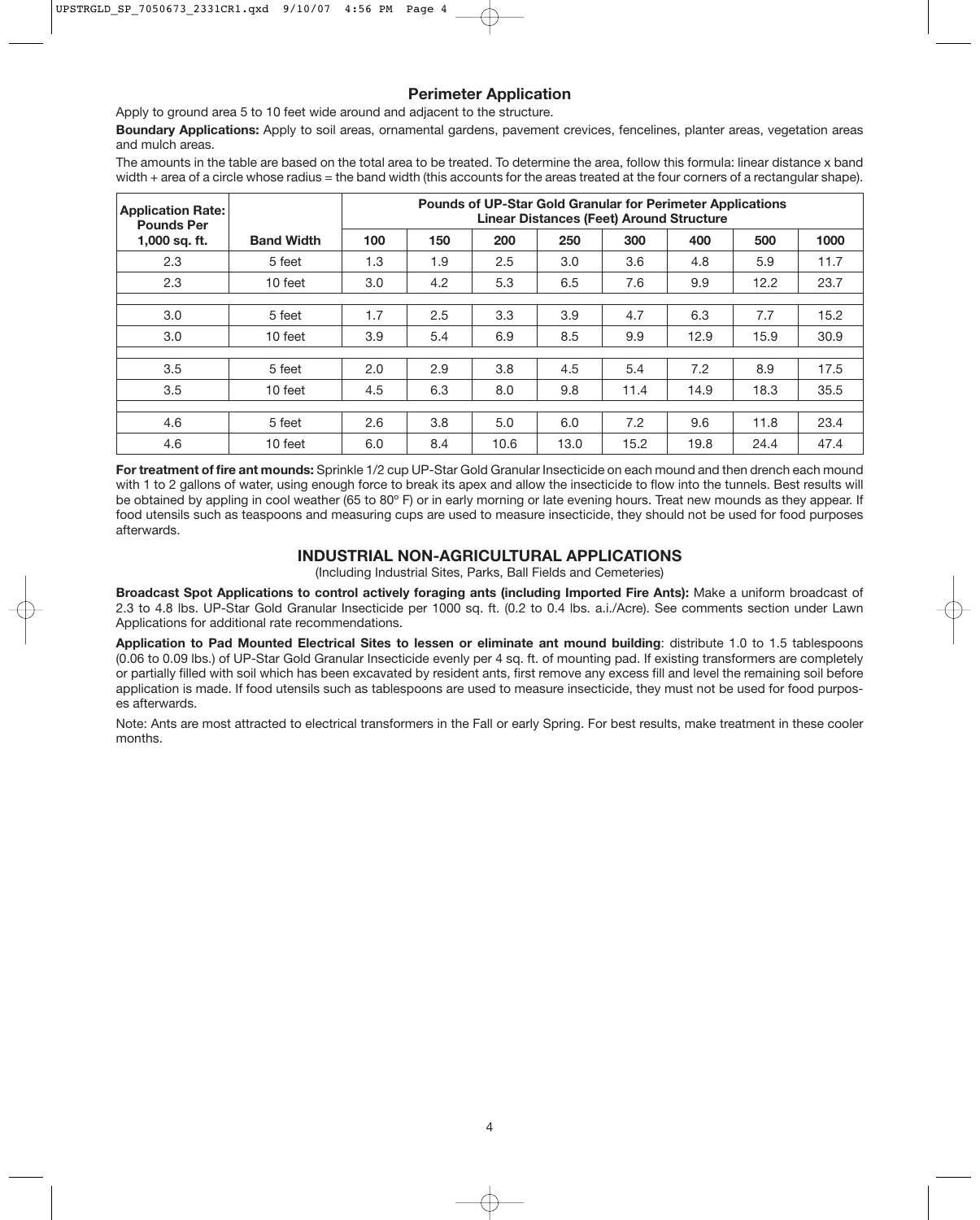## **UP-STAR GOLD GRANULAR INSECTICIDE**

#### **Recommended Spreader Settings for Broadcast Applications**

|                                      | <b>Spreader Setting</b>      | <b>100 Pounds Per Acre</b> |                   | 200 Pounds Per Acre |                   |  |  |  |  |
|--------------------------------------|------------------------------|----------------------------|-------------------|---------------------|-------------------|--|--|--|--|
| <b>Equipment</b>                     | <b>Ground Speed</b><br>(MPH) | <b>Once Over</b>           | <b>Twice Over</b> | <b>Once Over</b>    | <b>Twice Over</b> |  |  |  |  |
| <b>Hand Pushed</b>                   |                              |                            |                   |                     |                   |  |  |  |  |
| <b>LESCO Rotary</b>                  | 3                            | $B + 1/4$                  | $A + 1/2$         | $C + 1/2$           | $B + 1/4$         |  |  |  |  |
| Scotts R-8A-1 Rotary                 | 3                            | G                          | E                 | Not. Rec.           | G                 |  |  |  |  |
| Gandy Models (42, 36, 30, 24")       | 3                            | 12                         | 10.5              | 16                  | 12 <sup>2</sup>   |  |  |  |  |
| Spyker (All Models)                  | 3                            | 2.6                        | $\overline{c}$    | 3.1                 | 2.6               |  |  |  |  |
| <b>Equipment Drawn (PTO=540 RPM)</b> |                              |                            |                   |                     |                   |  |  |  |  |
| Grandy Models (42, 36, 30, 24")      | 4.5                          | 14                         | 11.5              | 19                  | 14                |  |  |  |  |
| Gandy 6500 Series                    | 4.5                          | 15                         | 11                | 20                  | 15                |  |  |  |  |
| Gandy 10T Series                     | 5.0                          | 16.5                       | 12                | 24                  | 16.5              |  |  |  |  |
| Herd GT-77                           | 4.0                          | --                         | --                | $8-H$               | --                |  |  |  |  |
| Herd GT-77                           | 8.0                          | $8-H$                      | --                | $\qquad \qquad -$   | $8-H$             |  |  |  |  |
| Lely 2.3202.000.1                    | 4.5                          | 2                          | 1                 | 3.5                 | $\overline{2}$    |  |  |  |  |
| Lely Model L-400                     | 4.5                          | Not Rec.                   | Not Rec.          | 2                   | Not Rec.          |  |  |  |  |
| Vicon PS402                          | 4.5                          | 10                         | 7                 | 16                  | 10                |  |  |  |  |
| Vicon PS1002T                        | 4.5                          | 13                         | 9                 | 21                  | 13                |  |  |  |  |

**Note:** Use these recommended settings as starting points when calibrating a spreader to achieve the needed application rate of UP-Star Gold Granular Insecticide. Once the equipment is calibrated, the technician should make further setting adjustments, as necessary, to maintain the proper application rate. Calibrate spreaders regularly to confirm that equipment wear or other factors have not changed the flow rate of UP-Star Gold Granular Insecticide. Calibration instructions are included in the Owner's Manual that was provided by the equipment manufacturer at the time of purchase.

#### **Recommended Spreader Settings (Optional Text)**

*Note: Following will be a list of application spreaders and appropriate settings. This list will vary depending on the alternate carrier used. (This note will not appear on final printed label.)*

Note: These spreader settings were established using standard equipment available from the spreader manufacturer at swath widths and speeds typically used within the industry. UPI recommends that all spreader equipment be calibrated at the time of application to ensure the desired application rate.

**Resistance:** Some insects are known to develop resistance to products used repeatedly for control. Because the development of resistance cannot be predicted, the use of this product should conform to resistance management strategies established for the use area. Consult your local or state pest management authorities for details.

If resistance to this product develops in your area, this product, or other products with a similar mode of action, may not provide adequate control. If poor performance cannot be attributed to improper application or extreme weather conditions, a resistant strain of insect may be present. If you experience difficulty with control and suspect that resistance is reasonable cause, immediately consult your local company representative or pest management advisor for the best alternative method of control for your area.